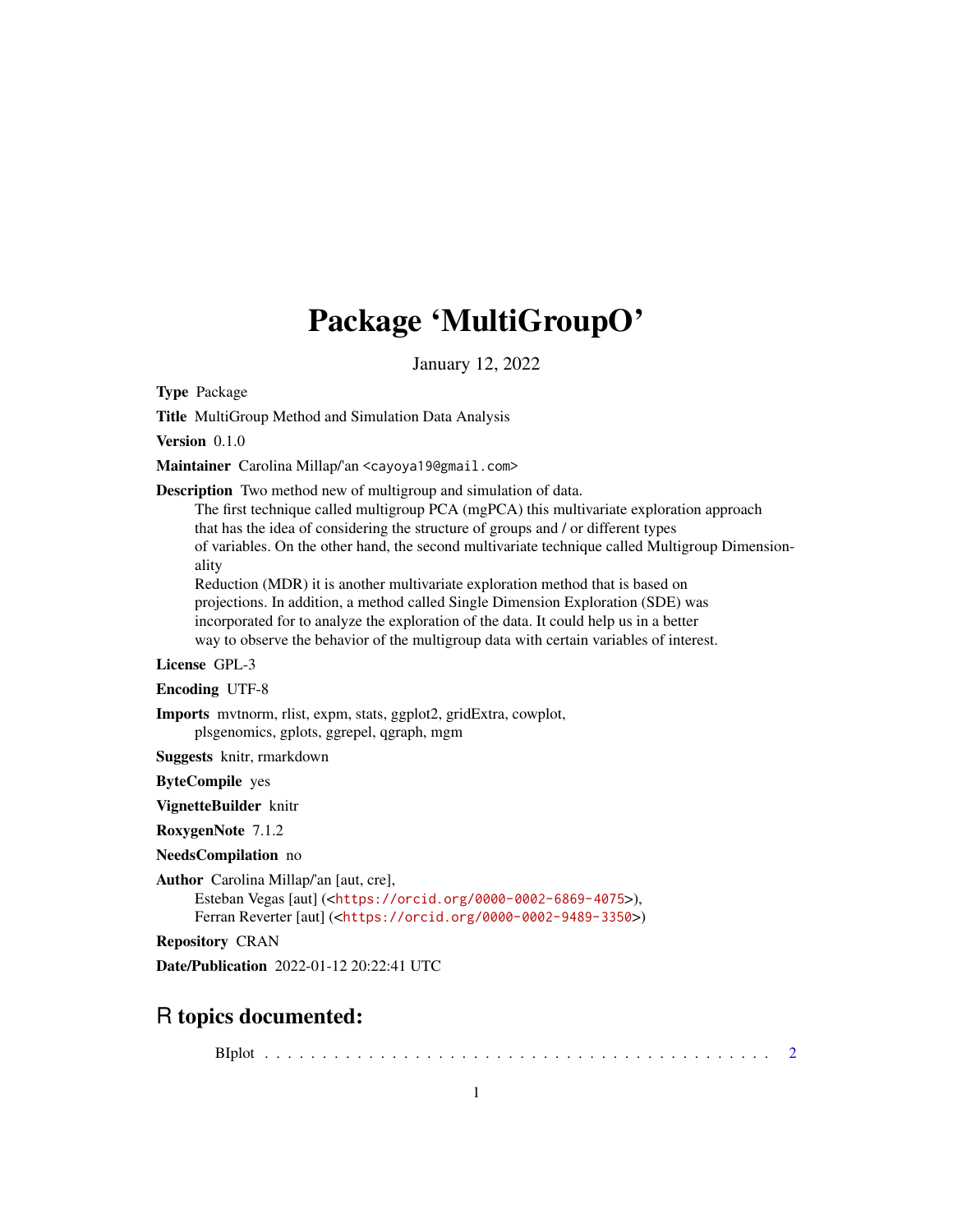#### <span id="page-1-0"></span>2 BIplot

| Index |  |  |  |  |  |  |  |  |  |  |  |  |  |  |  |  |  |  |  |  |  |
|-------|--|--|--|--|--|--|--|--|--|--|--|--|--|--|--|--|--|--|--|--|--|

BIplot *biplot methods*

#### Description

biplot methods

#### Usage

```
BIplot(
 variates,
 loadings,
 prop_expl_var,
 comp = c(1, 2),group = NULL,
 rownamevar = T,
  rownameload = T
)
```
#### Arguments

| variates      | is the size of groups                                                                             |
|---------------|---------------------------------------------------------------------------------------------------|
| loadings      | is a vector of classes                                                                            |
| prop_expl_var | data set                                                                                          |
| comp          | component numeric                                                                                 |
| group         | is a vector of groups                                                                             |
| rownamevar    | is a logical vector where TRUE is the label of the observations, if is FALSE, is<br>index.        |
| rownameload   | is a logical vector where TRUE is the label of the vectors of loadings, if is<br>FALSE, is index. |

#### Value

return an grafics .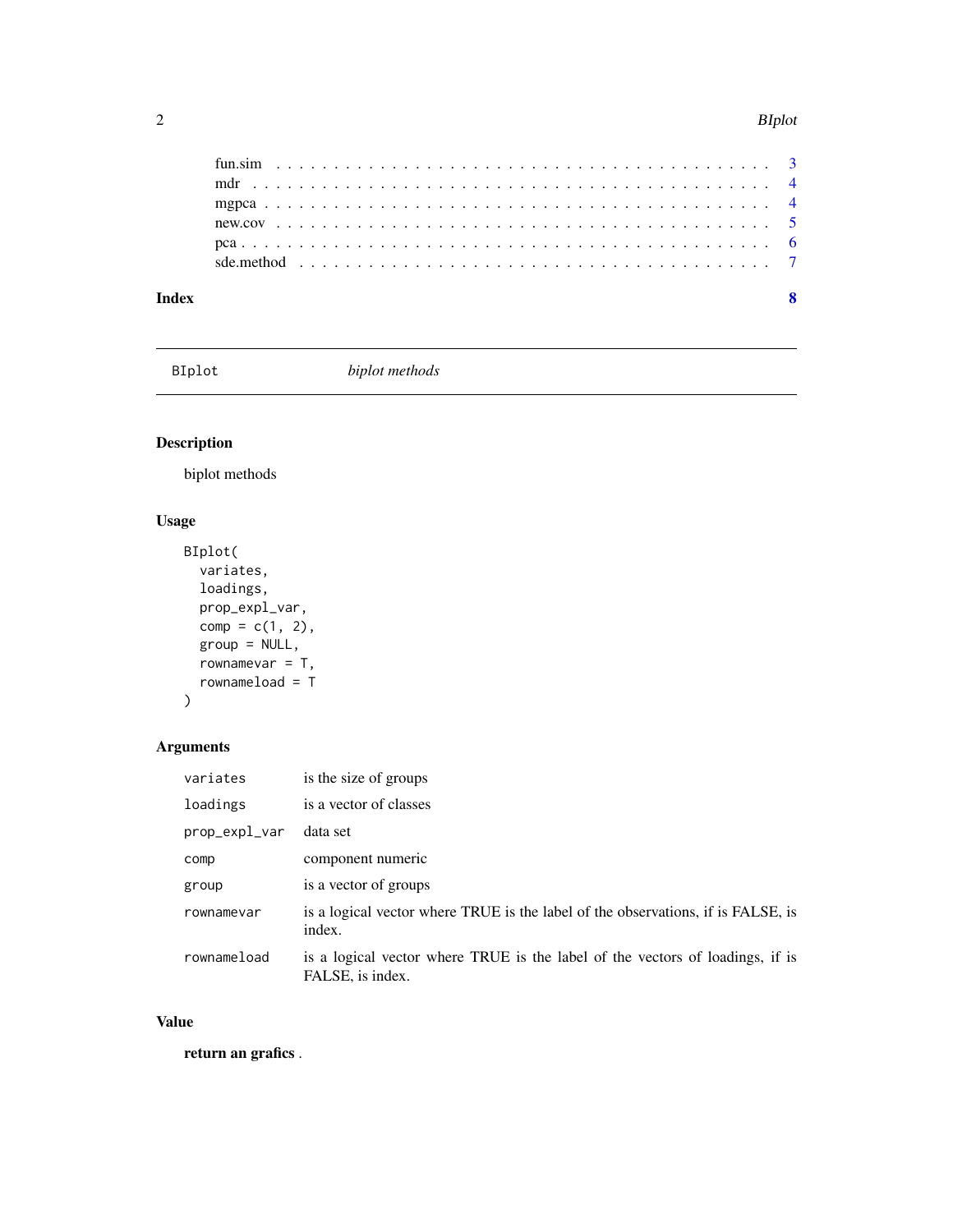#### <span id="page-2-0"></span>fun.sim 3

#### Examples

```
library(datasets)
obj<-pca(datos=iris[,-5],grupos=iris[,5],Plot=FALSE,center=TRUE,scale=TRUE)
BIplot(variates=obj$variates,loadings=obj$loadings,
prop_expl_var=obj$prop_expl_var,comp=c(1,2),
group=factor(as.numeric(iris[,5])),rownamevar=FALSE,rownameload=FALSE)
```
fun.sim *Simulation function of quantitative multigroup data under a multivariate normal distribution*

#### Description

Simulation function of quantitative multigroup data under a multivariate normal distribution

#### Usage

fun.sim(g, mean1, d, n.var, sds2, corr)

#### Arguments

| g     | An vector of the size of each group                                                                                                                        |
|-------|------------------------------------------------------------------------------------------------------------------------------------------------------------|
| mean1 | An vector of the population means structure                                                                                                                |
| d     | distance d for the structure of population means                                                                                                           |
| n.var | 2x1 dimension vector whose first component is the number of random variables<br>to simulate and the second component number of noise variables to simulate |
| sds2  | An vector of the variances to simulate for each group noise variables                                                                                      |
| corr  | An vector of the correlation to simulate for each group and noise variables                                                                                |

#### Value

return an grafics

#### Examples

```
fun.sim(g=c(20,20),mean1=2,d=0,sds2=c(1,1,1),corr=c(0.5,0.5,0),n.var=c(50,1))
```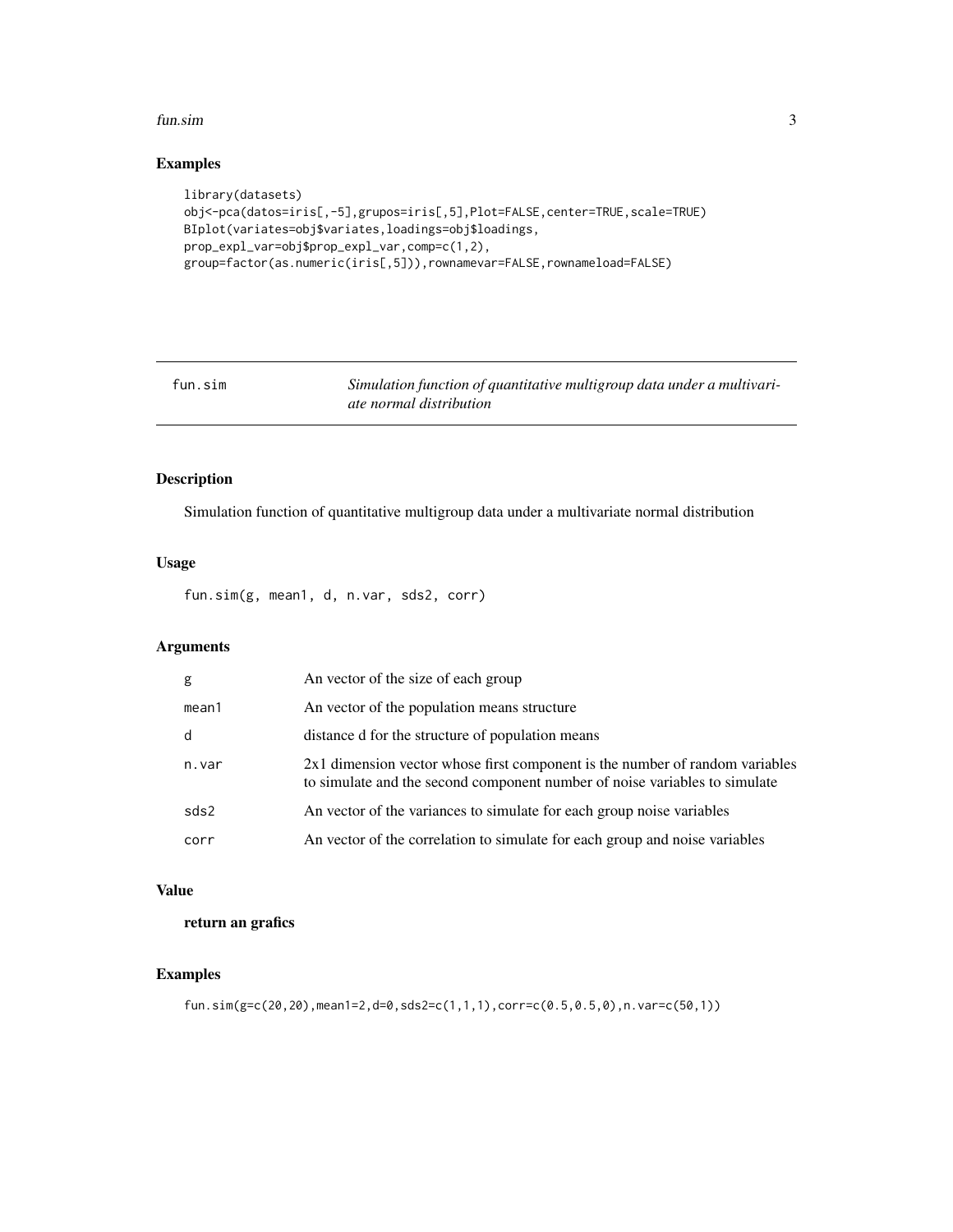<span id="page-3-0"></span>

#### Description

Performs a Multigroup Dimensionality Reduction (MDR) analysis in the given multigroup data matrix. Show MDR graphical output.

#### Usage

 $mdr(g, grp, data.x, c, Plot = T)$ 

#### Arguments

| g      | is the size of groups  |
|--------|------------------------|
| grp    | is a vector of classes |
| data.x | quantitative data set  |
| C      | component numeric      |
| Plot   | grafics output of MDR  |

#### Value

return an grafics .

#### Examples

```
sim.list<-fun.sim(g=c(50,50,50),mean1=2,d=0,sds2=c(1,1,1,1),
corr=c(0.5,0.5,0.5,0),n.var=c(30,30))
```

```
mdr(g=c(50,50,50),grp=as.factor(sim.list$grp),
data.x=sim.list$`lisx`,c=2)
```
mgpca *Performs a Multigroup PCA analysis in the given multigroup data matrix. Show mgpca graphical output.*

#### Description

Performs a Multigroup PCA analysis in the given multigroup data matrix. Show mgpca graphical output.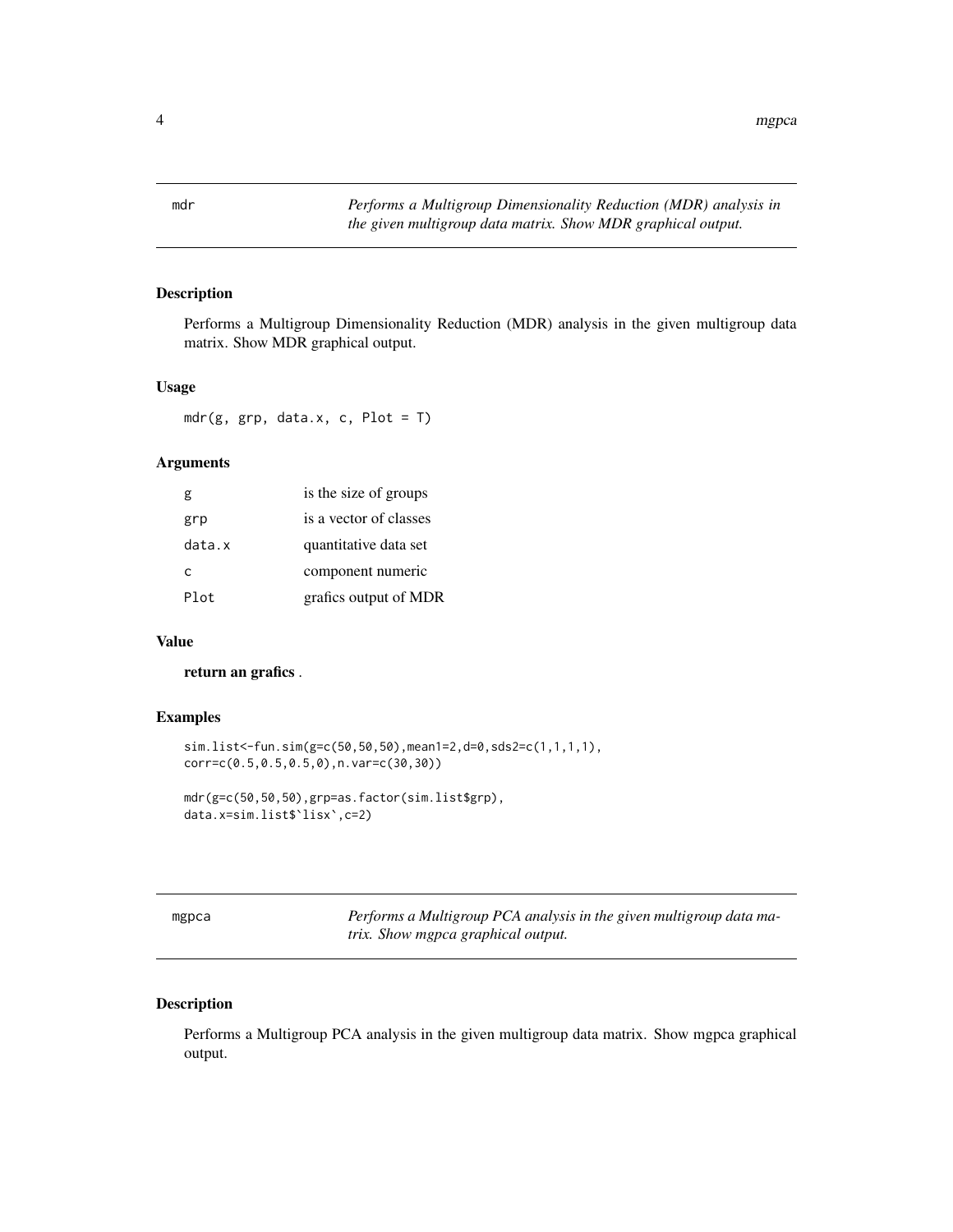<span id="page-4-0"></span>new.cov 5

#### Usage

```
mgpca(
  mat.to.diag,
  mat.x,
  cls,
  Plot = TRUE,
  ncomp = 2,
  center = TRUE,
  scale = TRUE
\mathcal{E}
```
#### Arguments

| mat.to.diag | is a matrix with the data                                                                                                                 |
|-------------|-------------------------------------------------------------------------------------------------------------------------------------------|
| mat.x       | is a vector of classes                                                                                                                    |
| cls         | group                                                                                                                                     |
| Plot        | grafics output of mgpca                                                                                                                   |
| ncomp       | number of component                                                                                                                       |
| center      | is a logical vector where TRUE is center (whether the variables should be shifted<br>to be zero centered), if is FALSE, is original data. |
| scale       | is a logical vector where TRUE is scale (indicating whether the variables should<br>be scaled), if is FALSE, is original data.            |

#### Value

If simplify  $==$  TRUE class values. If simplify  $==$  FALSE, the result is a list of length nsim data.tables.

#### Examples

```
library(plsgenomics)
data(SRBCT)
mydata<-SRBCT$X
mydata<-mydata[1:50,1:5]
groups<-as.factor(SRBCT$Y)[1:50]
mat.to.diag1<-new.cov(x=mydata,cls=groups,A=diag(ncol(mydata)))
mgpca(mat.to.diag=mat.to.diag1,mat.x=as.matrix(mydata),
cls=groups,Plot=TRUE,ncomp=2,center = TRUE,scale = TRUE)
```
new.cov *Function for the new covariance matrix in the multigroup PCA method*

#### Description

Generates covariance matrix...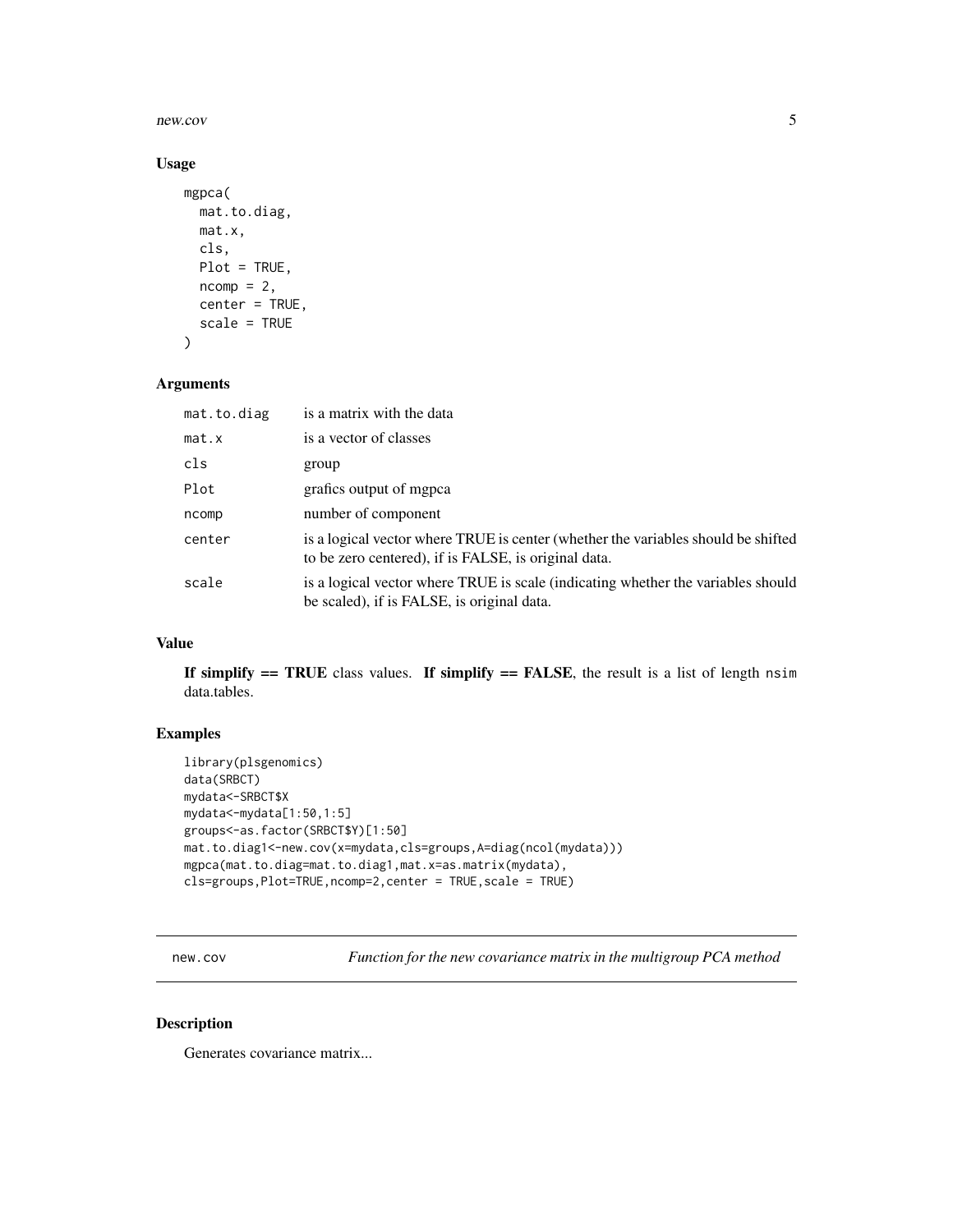#### <span id="page-5-0"></span>Usage

new.cov(x, cls, A)

#### Arguments

|     | is a matrix with the data                                                                                              |
|-----|------------------------------------------------------------------------------------------------------------------------|
| cls | is a vector of classes                                                                                                 |
| A   | is a symmetric and positive definite matrix associated to inner product respect<br>to the base of its vectorial space. |

#### Value

#### return an grafics.

#### Examples

```
library(plsgenomics)
data(SRBCT)
mydata<-SRBCT$X
mydata<-mydata[1:50,1:20]
groups<-as.factor(SRBCT$Y)[1:50]
new.cov(x=mydata,cls=groups,A=diag(ncol(mydata)))
```
pca *Performs a principal components analysis in the given data matrix. Show PCA graphical output.*

#### Description

Performs a principal components analysis in the given data matrix. Show PCA graphical output.

#### Usage

```
pca(datos, grupos, Plot = TRUE, center = TRUE, scale = FALSE)
```
#### Arguments

| datos  | is a matrix with the data  |
|--------|----------------------------|
| grupos | is a vector of classes     |
| Plot   | vector logic for grafic    |
| center | data set center by columns |
| scale  | data set scaled by columns |

#### Value

return an grafics.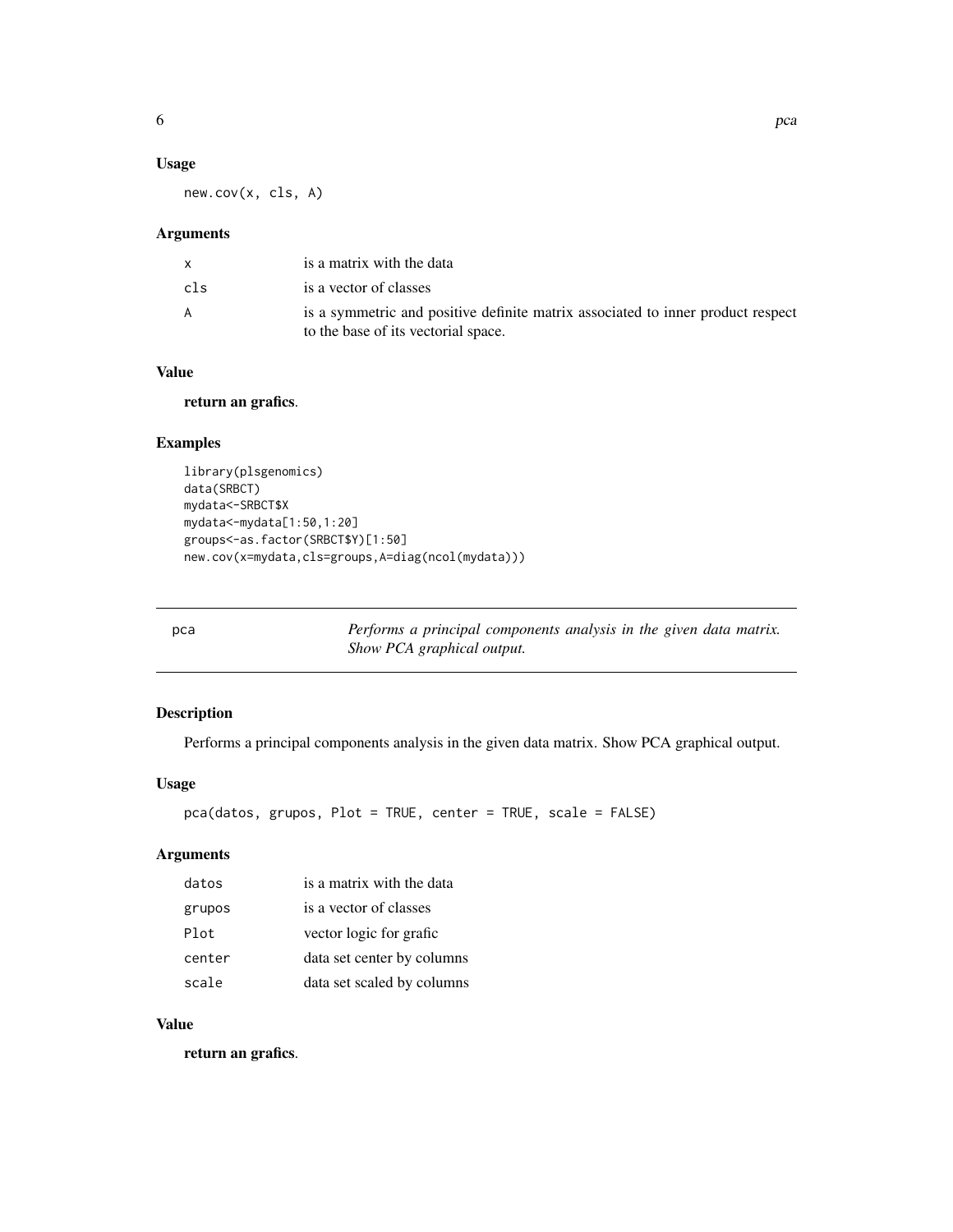#### <span id="page-6-0"></span>sde.method 7

#### Examples

```
library(plsgenomics)
data(SRBCT)
mydata<-SRBCT$X
mydata<-mydata[1:30,1:20]
groups<-as.factor(SRBCT$Y)[1:30]
pca(datos=mydata,grupos=groups,Plot=TRUE,center=TRUE,scale=FALSE)
```
sde.method *Performs a Single Dimension Exploration (SDE) analysis in the given multigroup data matrix. Show SDE graphical output.*

#### Description

Performs a Single Dimension Exploration (SDE) analysis in the given multigroup data matrix. Show SDE graphical output.

#### Usage

sde.method(mydata, groups, plt = FALSE)

#### Arguments

| mydata | data set               |
|--------|------------------------|
| groups | is a vector of classes |
| plt    | grafics                |

#### Value

return an grafics .

#### Examples

```
sim.list2<-fun.sim(g=c(20,50,10),mean1=0.5,d=0,sds2=c(1,1,1,1),corr=c(0.1,0.5,0.5,0),
n.var=c(20,20))
datos2 <- as.data.frame(sim.list2$x)
datos2<-subset(datos2,select=-grp)
grupos <- sim.list2$grp
grupos<-factor(grupos,labels=c(1,2,3))
sde.method(mydata=datos2,groups=grupos,plt=FALSE)
```